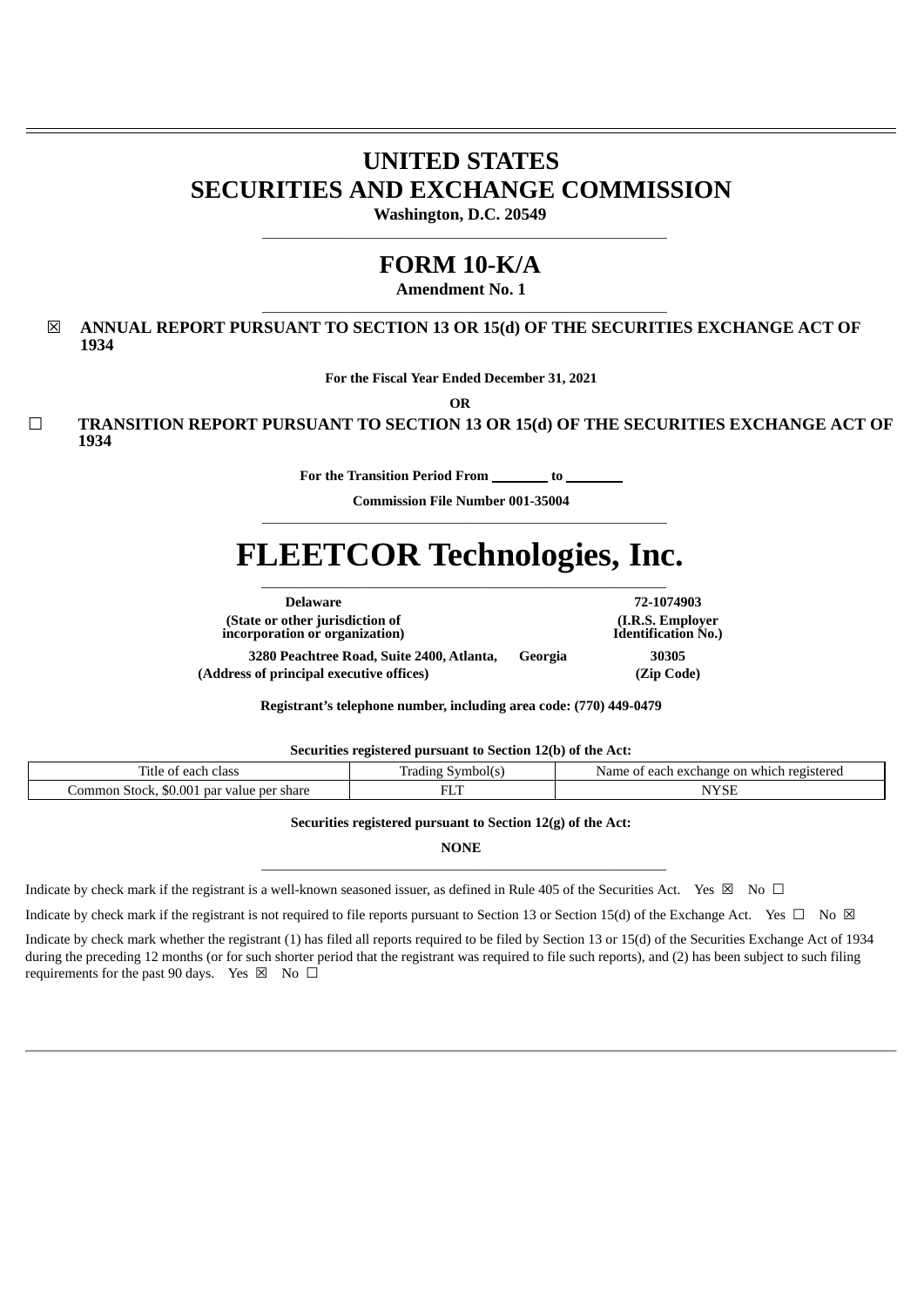Indicate by check mark whether the registrant has submitted electronically every Interactive Data File required to be submitted pursuant to Rule 405 of Regulation S-T (§232.405 of this chapter) during the preceding 12 months (or for such shorter period that the registrant was required to submit and post such files). Yes  $\boxtimes$  No  $\square$ 

Indicate by check mark whether the registrant is a large accelerated filer, an accelerated filer, a non-accelerated filer, a smaller reporting company, or an emerging growth company. See the definitions of "large accelerated filer," "accelerated filer," "smaller reporting company" and "emerging growth company" in Rule 12b-2 of the Exchange Act.

| Large accelerated filer | ΙXΙ                                                  | Accelerated filer         |  |
|-------------------------|------------------------------------------------------|---------------------------|--|
| Non-accelerated filer   | $\Box$ (Do not check if a smaller reporting company) | Smaller reporting company |  |
| Emerging growth company |                                                      |                           |  |

If an emerging growth company, indicate by check mark if the registrant has elected not to use the extended transition period for complying with any new or revised financial accounting standards provided pursuant to Section 13(a) of the Exchange Act.  $\Box$ 

Indicate by check mark whether the registrant has filed a report on and attestation to its management's assessment of the effectiveness of its internal control over financial reporting under Section 404(b) of the Sarbanes-Oxley Act (15 U.S.C. 7262(b)) by the registered public accounting firm that prepared or issued its audit report.  $\boxtimes$ 

Indicate by check mark whether the registrant is a shell company (as defined in Rule 12b-2 of the Exchange Act). Yes  $\Box$  No  $\boxtimes$ 

The aggregate market value of the registrant's common stock held by non-affiliates of the registrant was approximately \$20,626,107,735 as of June 30, 2021, the last business day of the registrant's most recently completed second fiscal quarter, based on the closing sale price as reported on the New York Stock Exchange.

As of February 18, 2022, there were 77,886,595 shares of common stock outstanding.

## \_\_\_\_\_\_\_\_\_\_\_\_\_\_\_\_\_\_\_\_\_\_\_\_\_\_\_\_\_\_\_\_\_\_\_\_\_\_\_\_\_\_\_\_\_\_\_\_\_\_\_\_\_\_\_\_\_\_ **DOCUMENTS INCORPORATED BY REFERENCE**

Portions of the registrant's definitive Proxy Statement to be delivered to shareholders in connection with the Annual Meeting of Shareholders to be held on June 9, 2022 are incorporated by reference into Part III of this report.

Audit Firm ID: 42 Auditor Name: Ernst & Young LLP Auditor Location: Atlanta, Georgia

### **Explanatory Note**

The Registrant is filing this Amendment No. 1 on Form 10-K/A (the "Amendment") to its Annual Report on Form 10-K for the fiscal year ended December 31, 2021 (the "Original Form 10-K") solely in order to correct the hyperlink for Exhibit 3.2. Unless expressly stated, this Amendment does not reflect events occurring after the filing of the Original Form 10-K and does not modify or update in any way the disclosures contained in the Original Form 10-K, which speak as of the date of the Original Form 10-K. Accordingly, this Amendment should be read in conjunction with the Original Form 10-K and the Company's other filings with the Securities and Exchange Commission subsequent to the filing of the Original Form 10-K.

Pursuant to Rule 12b-15 under the Securities Exchange Act of 1934, as amended, this Amendment contains new certifications pursuant to Section 302 of the Sarbanes-Oxley Act of 2002, which are attached hereto.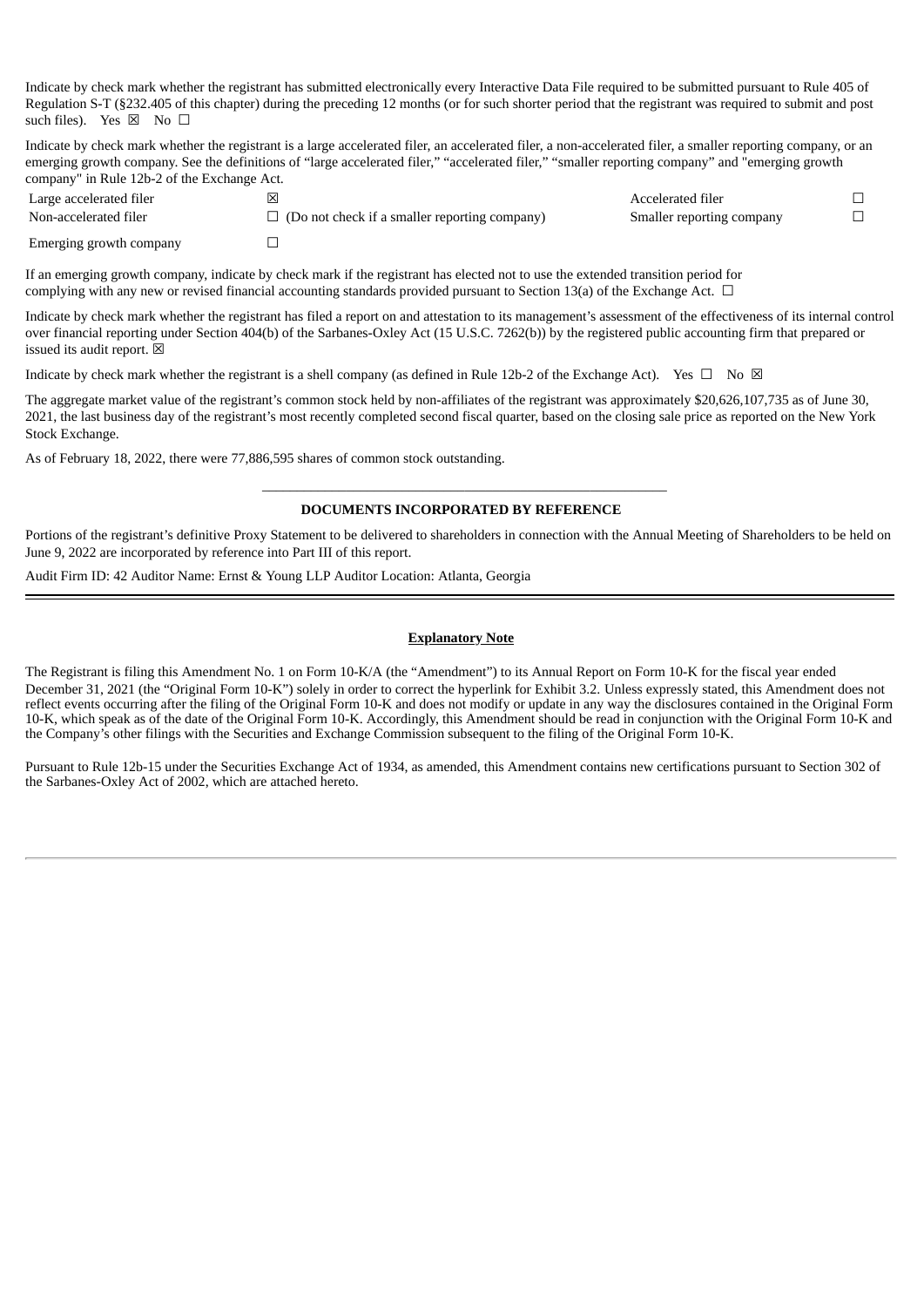### **PART IV**

#### **ITEM 15. EXHIBITS AND FINANCIAL STATEMENT SCHEDULES**

#### **(a) Financial Statements and Schedules**

All other documents and schedules have been omitted as they are not applicable to this Amendment.

#### **Index to Financial Statements**

#### **(b) Exhibit Listing**

#### **Exhibit no.**

- [3.1](http://www.sec.gov/Archives/edgar/data/1175454/000119312511078175/dex31.htm) Amended and Restated Certificate of Incorporation of FLEETCOR Technologies, Inc. (incorporated by reference to Exhibit 3.1 to the registrant's Annual Report on Form 10-K, File No. 001-35004, filed with SEC on March 25, 2011)
- [3.2](http://www.sec.gov/Archives/edgar/data/0001175454/000129993318000489/exhibit1.htm) Certificate of Amendment to the Amended and Restated Certificate of Incorporation of FLEETCOR Technologies, Inc. (incorporated by reference to Exhibit 3.1 to the registrant's Current Report on Form 8-K, File No. 001-35004, filed with the SEC on June 8, 2018)
- [3.3](http://www.sec.gov/Archives/edgar/data/1175454/000117545419000020/ex3120190614certificateofa.htm) Certificate of Amendment to the Amended and Restated Certificate of Incorporation of FLEETCOR Technologies, Inc. (incorporated by reference to Exhibit 3.1 to the registrant's Current Report on Form 8-K, File No. 001-35004, filed with the SEC on June 14, 2019)
- [3.4](http://www.sec.gov/Archives/edgar/data/1175454/000129993318000095/exhibit1.htm) Amended and Restated Bylaws of FLEETCOR Technologies, Inc. (incorporated by reference to Exhibit 3.1 to the registrant's Current Report on Form 8-K, File No. 001-35004, filed with the SEC on October 28, 2020)
- [4.1](http://www.sec.gov/Archives/edgar/data/1175454/000119312510149947/dex41.htm) Form of Stock Certificate for Common Stock (incorporated by reference to Exhibit 4.1 to Amendment No. 3 to the registrant's Registration Statement on Form S-1, File No. 333-166092, filed with the SEC on June 29, 2010)
- [4.2](http://www.sec.gov/Archives/edgar/data/1175454/000117545420000008/descriptionoffleetcort.htm) Description of FLEETCOR Technologies, Inc. Common Stock Registered under Section 12 of the Securities Exchange Act (incorporated by reference to Exhibit 4.2 to the registrant's Form 10-K, File No. 001-35004, filed with the SEC on March 2, 2020)
- [10.1\\*](http://www.sec.gov/Archives/edgar/data/1175454/000119312510149947/dex101.htm) Form of Indemnity Agreement entered into between FLEETCOR and its directors and executive officers (incorporated by reference to Exhibit 10.1 to Amendment No. 3 to the registrant's Registration Statement on Form S-1, File No. 333-166092, filed with the SEC on June 29, 2010)
- [10.2\\*](http://www.sec.gov/Archives/edgar/data/1175454/000119312510124434/dex102.htm) FLEETCOR Technologies, Inc. Amended and Restated Stock Incentive Plan (incorporated by reference to Exhibit 10.2 to Amendment No. 1 to the registrant's Registration Statement on Form S-1, File No. 333-166092, filed with the SEC on May 20, 2010)
- [10.3\\*](http://www.sec.gov/Archives/edgar/data/1175454/000119312510124434/dex103.htm) First Amendment to FLEETCOR Technologies, Inc. Amended and Restated Stock Incentive Plan (incorporated by reference to Exhibit 10.3 to Amendment No. 1 to the registrant's Registration Statement on Form S-1, File No. 333-166092, filed with the SEC on May 20, 2010)
- [10.4\\*](http://www.sec.gov/Archives/edgar/data/1175454/000119312510124434/dex104.htm) Second Amendment to FLEETCOR Technologies, Inc. Amended and Restated Stock Incentive Plan (incorporated by reference to Exhibit 10.4 to Amendment No. 1 to the registrant's Registration Statement on Form S-1, File No. 333-166092, filed with the SEC on May 20, 2010)
- [10.5\\*](http://www.sec.gov/Archives/edgar/data/1175454/000119312510124434/dex105.htm) Third Amendment to FLEETCOR Technologies, Inc. Amended and Restated Stock Incentive Plan (incorporated by reference to Exhibit 10.5 to Amendment No. 1 to the registrant's Registration Statement on Form S-1, File No. 333-166092, filed with the SEC on May 20, 2010)
- [10.6\\*](http://www.sec.gov/Archives/edgar/data/1175454/000119312510124434/dex106.htm) Fourth Amendment to FLEETCOR Technologies, Inc. Amended and Restated Stock Incentive Plan (incorporated by reference to Exhibit 10.6 to Amendment No. 1 to the registrant's Registration Statement on Form S-1, File No. 333-166092, filed with the SEC on May 20, 2010)
- [10.7\\*](http://www.sec.gov/Archives/edgar/data/1175454/000119312510124434/dex107.htm) Form of Incentive Stock Option Award Agreement pursuant to the FLEETCOR Technologies, Inc. Amended and Restated Stock Incentive Plan (incorporated by reference to Exhibit 10.7 to Amendment No. 1 to the registrant's Registration Statement on Form S-1, File No. 333- 166092, filed with the SEC on May 20, 2010)
- [10.8\\*](http://www.sec.gov/Archives/edgar/data/1175454/000119312510124434/dex108.htm) Form of Non-Qualified Stock Option Award Agreement pursuant to the FLEETCOR Technologies, Inc. Amended and Restated Stock Incentive Plan (incorporated by reference to Exhibit 10.8 to Amendment No. 1 to the registrant's Registration Statement on Form S-1, File No. 333-166092, filed with the SEC on May 20, 2010)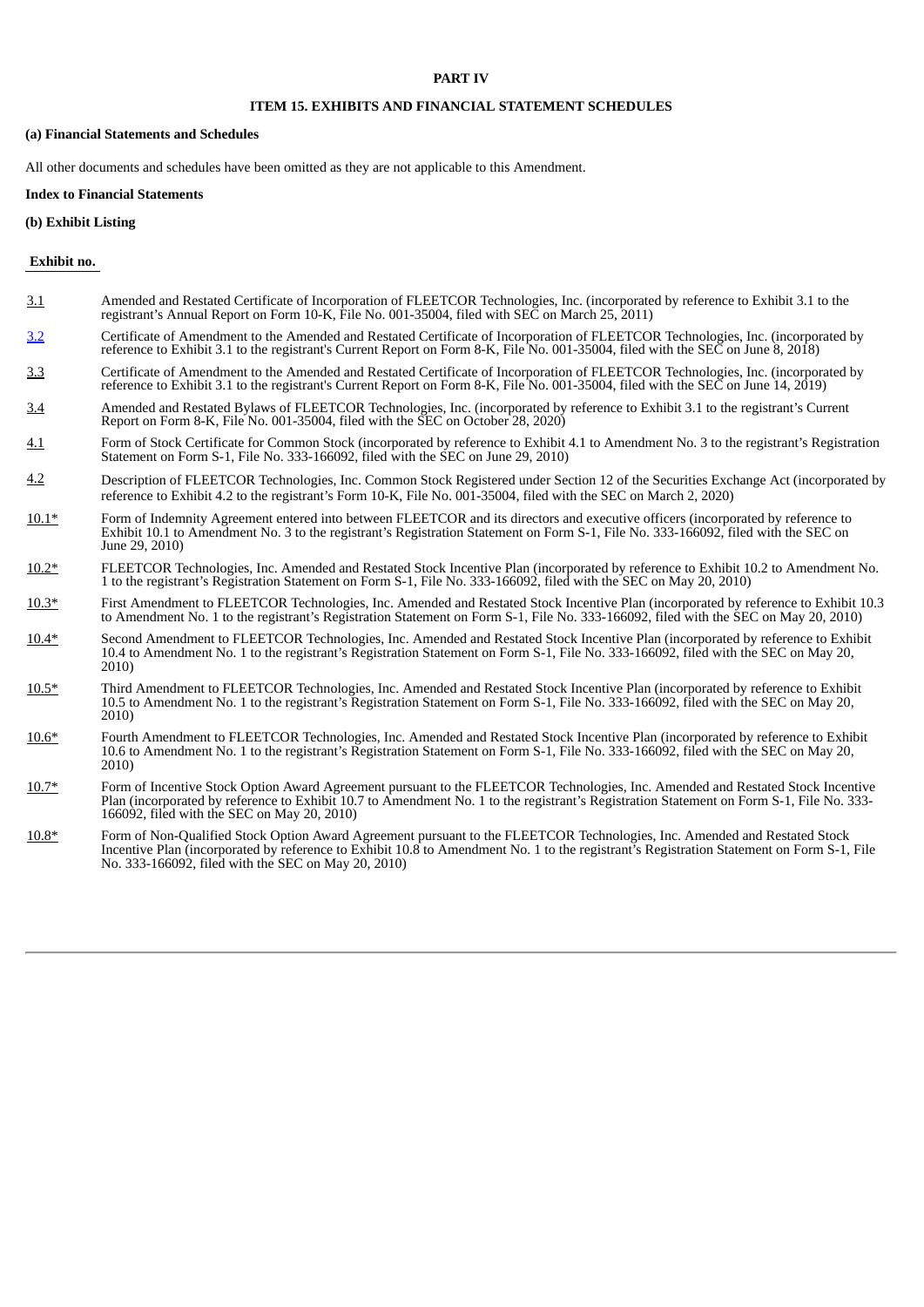- [10.9\\*](http://www.sec.gov/Archives/edgar/data/1175454/000119312510124434/dex109.htm) Form of Performance Share Restricted Stock Agreement pursuant to the FLEETCOR Technologies, Inc. Amended and Restated Stock Incentive Plan (incorporated by reference to Exhibit 10.9 to Amendment No. 1 to the registrant's Registration Statement on Form S-1, File No. 333-166092, filed with the SEC on May 20, 2010)
- [10.10\\*](http://www.sec.gov/Archives/edgar/data/1175454/000119312510134183/dex1011.htm) FLEETCOR Technologies, Inc. Annual Executive Bonus Program (incorporated by reference to Exhibit 10.12 to Amendment No. 2 to the registrant's Registration Statement on Form S-1, File No. 333-166092, filed with the SEC on June 8, 2010)
- [10.11\\*](http://www.sec.gov/Archives/edgar/data/1175454/000119312510134183/dex1012.htm) Employee Noncompetition, Nondisclosure and Developments Agreement, dated September 25, 2000, between Fleetman, Inc. and Ronald F. Clarke (incorporated by reference to Exhibit 10.12 to Amendment No. 2 to the registrant's Registration Statement on Form S-1, File No. 333-166092, filed with the SEC on June 8, 2010)
- [10.12](http://www.sec.gov/Archives/edgar/data/1175454/000119312510134183/dex1017.htm) Sixth Amended and Restated Registration Rights Agreement, dated April 1, 2009, between FLEETCOR Technologies, Inc. and each of the stockholders party thereto (incorporated by reference to Exhibit 10.17 to Amendment No. 2 to the registrant's Registration Statement on Form S-1, File No. 333-166092, filed with the SEC on June 8, 2010)
- [10.13](http://www.sec.gov/Archives/edgar/data/1175454/000119312511078175/dex1017.htm) First Amendment to Sixth Amended and Restated Registration Rights Agreement (incorporated by reference to Exhibit No. 10.17 to the registrant's form 10-K, File No. 001-35004. with the SEC on March 25, 2011)
- [10.14](http://www.sec.gov/Archives/edgar/data/1175454/000119312510149947/dex1037.htm) Form of Indemnity Agreement to be entered into between FLEETCOR and representatives of its major stockholders (incorporated by reference to Exhibit 10.37 to Amendment No. 3 to the registrant's Registration Statement on Form S-1, File No. 333-166092, filed with the SEC on June 29, 2010)
- [10.15](http://www.sec.gov/Archives/edgar/data/1175454/000119312510271283/dex1038.htm) Form of Director Restricted Stock Grant Agreement pursuant to the FLEETCOR Technologies, Inc. 2010 Equity Compensation Plan (incorporated by reference to Exhibit 10.38 to Amendment No. 6 to the registrant's Registration Statement on Form S-1, File No. 333- 166092, filed with the SEC on November 30, 2010)
- [10.16\\*](http://www.sec.gov/Archives/edgar/data/1175454/000119312510271283/dex1039.htm) Form of Employee Performance Share Restricted Stock Agreement pursuant to the FLEETCOR Technologies, Inc. 2010 Equity Compensation Plan (incorporated by reference to Exhibit 10.39 to Amendment No. 6 to the registrant's Registration Statement on Form S-1, File No. 333-166092, filed with the SEC on November 30, 2010)
- $10.17*$  Form of Employee Incentive Stock Option Award Agreement pursuant to the FLEETCOR Technologies, Inc. 2010 Equity Compensation Plan (incorporated by reference to Exhibit 10.40 to Amendment No. 6 to the registrant's Registration Statement on Form S-1, File No. 333- 166092, filed with the SEC on November 30, 2010)
- 10.18<sup>\*</sup> Form of Employee Non-Qualified Stock Option Award Agreement pursuant to the FLEETCOR Technologies, Inc. 2010 Equity Compensation Plan (incorporated by reference to Exhibit 10.41 to Amendment No. 6 to the registrant's Registration Statement on Form S-1, File No. 333-166092, filed with the SEC on November 30, 2010)
- [10.19](http://www.sec.gov/Archives/edgar/data/1175454/000119312510271283/dex1042.htm) Form of Director Non-Qualified Stock Option Award Agreement pursuant to the FLEETCOR Technologies, Inc. 2010 Equity Compensation Plan (incorporated by reference to Exhibit 10.42 to Amendment No. 6 to the registrant's Registration Statement on Form S-1, File No. 333- 166092, filed with the SEC on November 30, 2010)
- [10.20\\*](http://www.sec.gov/Archives/edgar/data/1175454/000119312510271283/dex1043.htm) Amended and Restated Employee Noncompetition, Nondisclosure and Developments Agreement, dated November 29, 2010, between FLEETCOR Technologies, Inc. and Ronald F. Clarke (incorporated by reference to Exhibit No. 10.43 to Amendment No. 6 to the registrant's Registration Statement on Form S-1, File No. 333-166092, filed with the SEC on November 30, 2010)
- [10.21](http://www.sec.gov/Archives/edgar/data/1175454/000119312512225964/d330922dex101.htm) Arrangement Agreement Among FLEETCOR Luxembourg Holdings2 S.À.R.L, FLEETCOR Technologies, Inc. and CTF Technologies, Inc. (incorporated by reference to Exhibit 10.1 to the registrant's Form 10-Q, File No. 001-35004, filed with the SEC on May 10, 2012)
- [10.22](http://www.sec.gov/Archives/edgar/data/1175454/000129993318000137/exhibit1.htm)\* FLEETCOR Technologies, Inc. 2010 Equity Compensation Plan, as amended and restated effective February 7, 2018 (incorporated by reference from Appendix A to Exhibit 10.1 to the registrant's Form 8-K, File No. 001-35004, File No. 001-35004, filed with the SEC on February 12, 2018)
- [10.23](http://www.sec.gov/Archives/edgar/data/1175454/000119312514147981/d634148ddef14a.htm#toc634148_19) FLEETCOR Technologies, Inc. Section 162(M) Performance—Based Program (incorporated by reference to Annex A to the registrant's Proxy Statement, File No. 001-35004, filed with the SEC on April 18, 2014)
- [10.24\\*](https://www.sec.gov/Archives/edgar/data/1175454/000117545421000047/exh104.htm) FLEETCOR Technologies, Inc. Amended and Restated 2010 Equity Compensation Plan, Key Employee Performance-Based Stock Option Certification to Ronald F. Clarke, dated September 30, 2021(incorporated by reference to Exhibit 10.4 to the registrant's Form 10-Q, File No. 001-35004, filed with the SEC on November 9, 2021)
- [10.25](http://www.sec.gov/Archives/edgar/data/1175454/000119312514406270/d783602dex104.htm) Credit Agreement, dated October 24, 2014, among FLEETCOR Technologies Operating Company, LLC, as Borrower, FLEETCOR Technologies, Inc., as Parent, FLEETCOR Technologies Operating Company, LLC, as a borrower and guarantor, certain of the our foreign subsidiaries as borrowers, Bank of America, N.A., as administrative agent, swing line lender and L/C issuer and a syndicate of financial institutions (incorporated by reference to Exhibit No. 10.4 to the registrant's Form 10-Q, File No. 001-35004, filed with the SEC on November 10, 2014)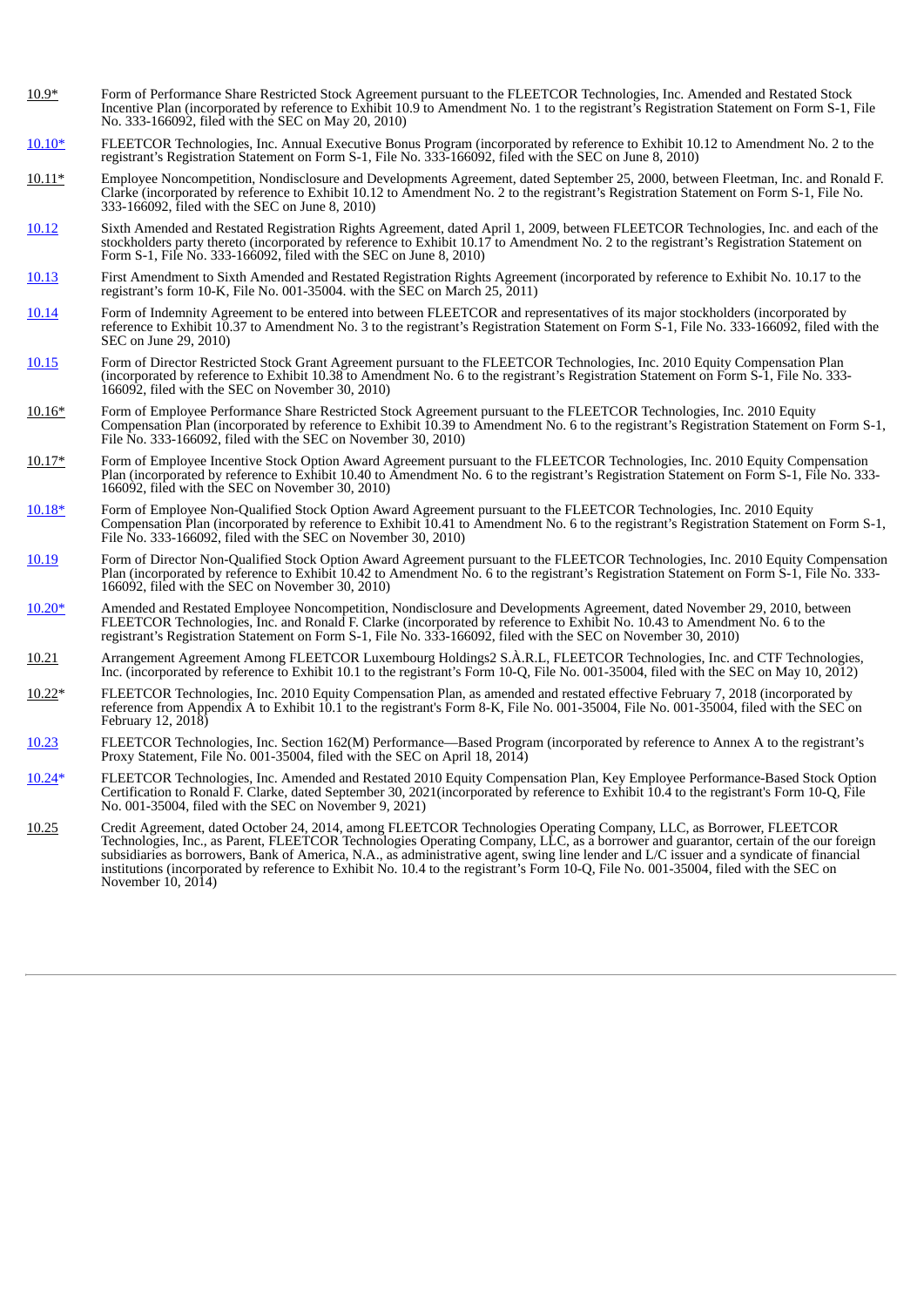- [10.26](http://www.sec.gov/Archives/edgar/data/1175454/000119312514414305/d822326dex101.htm) Fifth Amended and Restated Receivables Purchase Agreement, dated November 14, 2014, by and among FLEETCOR Technologies, Inc. and PNC Bank, National Association, as administrator for a group of purchasers and purchaser agents, and certain other parties (incorporated by reference to Exhibit No. 10.1 to the registrant's Form 8-K, File No. 001-35004, filed with the SEC on November 17, 2014)
- [10.27](http://www.sec.gov/Archives/edgar/data/1175454/000119312515073581/d831300dex1032.htm) Amended and Restated Performance Guaranty dated as of November 14, 2014 made by FLEETCOR Technologies, Inc. and FLEETCOR Technologies Operating Company, LLC, in favor of PNC Bank, National Association, as administrator under the Fifth Amended and Restated Receivables Purchase Agreement (incorporated by reference to Exhibit 10.32 to the registrant's Form 10-K, File No. 001-35004, filed with the SEC on March 2,  $2015$ )
- [10.28](http://www.sec.gov/Archives/edgar/data/1175454/000119312515073581/d831300dex1033.htm) Amended and Restated Purchase and Sale Agreement dated as of November 14, 2014, among various entities listed on Schedule I thereto, as originators, and FLEETCOR Funding LLC (incorporated by reference to Exhibit 10.33 to the registrant's Form 10-K, File No. 001-35004, filed with the SEC on March 2, 2015)
- [10.29](http://www.sec.gov/Archives/edgar/data/1175454/000119312515073581/d831300dex1034.htm) Receivables Purchase and Sale Agreement dated as of November 14, 2014, among Comdata TN, Inc. and Comdata Network, Inc. of California, as the sellers, and Comdata Inc., as the buyer (incorporated by reference to Exhibit 10.34 to the registrant's Form 10-K, File No. 001-35004, filed with the SEC on March 2, 2015)
- [10.30](http://www.sec.gov/Archives/edgar/data/1175454/000119312515073581/d831300dex1035.htm) Investor Rights Agreement, dated November 14, 2014, between FLEETCOR Technologies, Inc. and Ceridian LLC (incorporated by reference to Exhibit 10.35 to the registrant's Form 10-K, File No. 001-35004, filed with the SEC on March 2, 2015)
- 10.32<sup>\*</sup> Offer Letter, dated July 29, 2014, between FLEETCOR Technologies, Inc. and Armando Lins Netto (incorporated by reference to Exhibit 10.1 to the registrant's Form 10-Q, File No. 001-35004, filed with the SEC on May 11, 2015)
- [10.33](http://www.sec.gov/Archives/edgar/data/1175454/000119312515372089/d34595dex102.htm) First Amendment to the Fifth Amended and Restated Receivables Purchase Agreement, dated as of November 5, 2015, by and among FLEETCOR Funding LLC, FLEETCOR Technologies Operating Company, LLC and PNC Bank, National Association, as administrator for a group of purchasers and purchaser agents, and certain other parties (incorporated by reference to Exhibit 10.2 to the registrant's Form 10- Q, File No. 001-35004, filed with the SEC on November 9, 2015)
- [10.34\\*](http://www.sec.gov/Archives/edgar/data/1175454/000119312516485752/d18451dex1038.htm) Employee agreement on confidentiality, work product, non-competition, and non-solicitation (incorporated by reference to Exhibit 10.38 to the registrant's Form 10-K, File No. 001-35004, filed with the SEC on February 29, 2016)
- [10.35](http://www.sec.gov/Archives/edgar/data/1175454/000119312516485752/d18451dex1039.htm) Second Amendment to the Fifth Amended and Restated Receivables Purchase Agreement, dated as of December 1, 2015, by and among FLEETCOR Funding LLC, FLEETCOR Technologies Operating Company, LLC and PNC Bank, National Association, as administrator for a group of purchasers and purchaser agents, and certain other parties (incorporated by reference to Exhibit 10.39 to the registrant's Form 10- K, File No. 001-35004, filed with the SEC on February 29, 2016)
- [10.36](http://www.sec.gov/Archives/edgar/data/1175454/000117545416000015/ex101firstamendmenttocredi.htm) First Amendment to Credit Agreement and Lender Joinder Agreement, dated as of August 22, 2016, by and among FLEETCOR Funding LLC, FLEETCOR Technologies Operating Company, LLC and PNC Bank, National Association, as administrator for a group of purchasers and purchaser agents, and certain other parties (incorporated by reference to Exhibit 10.1 to the registrant's Form 10-Q, File No. 001-35004, filed with the SEC on November 9, 2016)
- [10.37](http://www.sec.gov/Archives/edgar/data/1175454/000117545417000005/ex1041.htm) Second Amendment to Credit Agreement, dated as of January 2017, among FLEETCOR Technologies Operating Company, LLC, as the Company, FLEETCOR Technologies, Inc., as the Parent, the designated borrowers party hereto, the other guarantors party hereto, Bank of America, N.A., as administrative agent, swing line lender and l/c issuer, and the other lenders party hereto and Merrill Lynch, Pierce, Fenner & Smith Incorporated, as sole lead arranger and sole bookrunner (incorporated by reference to Exhibit 10.41 to the registrant's Form 10-K, File No. 001-35004, filed with the SEC on March 1, 2017)
- [10.38](http://www.sec.gov/Archives/edgar/data/1175454/000117545417000021/exhibitthirdamendmenttocre.htm) Third Amendment to Credit Agreement, dated as of August 2, 2017, among FLEETCOR Technologies Operating Company, LLC, as the Company, FLEETCOR Technologies, Inc., as the Parent, the designated borrowers party hereto, the other guarantors party hereto, Bank of America, N.A., as administrative agent, swing line lender and l/c issuer, and the other lenders party hereto, and Merrill Lynch, Pierce, Fenner & Smith Incorporated, as sole lead arranger and sole bookrunner (incorporated by reference to Exhibit 10.1 to the registrant's Form 10-Q, File No. 001-35004, filed with the SEC on August 8, 2017)
- [10.39](http://www.sec.gov/Archives/edgar/data/1175454/000117545418000007/ex1043.htm) Third Amendment to Fifth Amended and Restated Receivables Purchase Agreement, dated as of November 14, 2017, by and among FLEETCOR Funding LLC, FLEETCOR Technologies Operating Company, LLC, PNC Bank, National Association, as administrator for a group of purchasers and purchase agents, and certain other parties (incorporated by reference to Exhibit 10.43 to the registrant's Form 10-K, File No. 001-35004, filed with the SEC on March 1, 2018)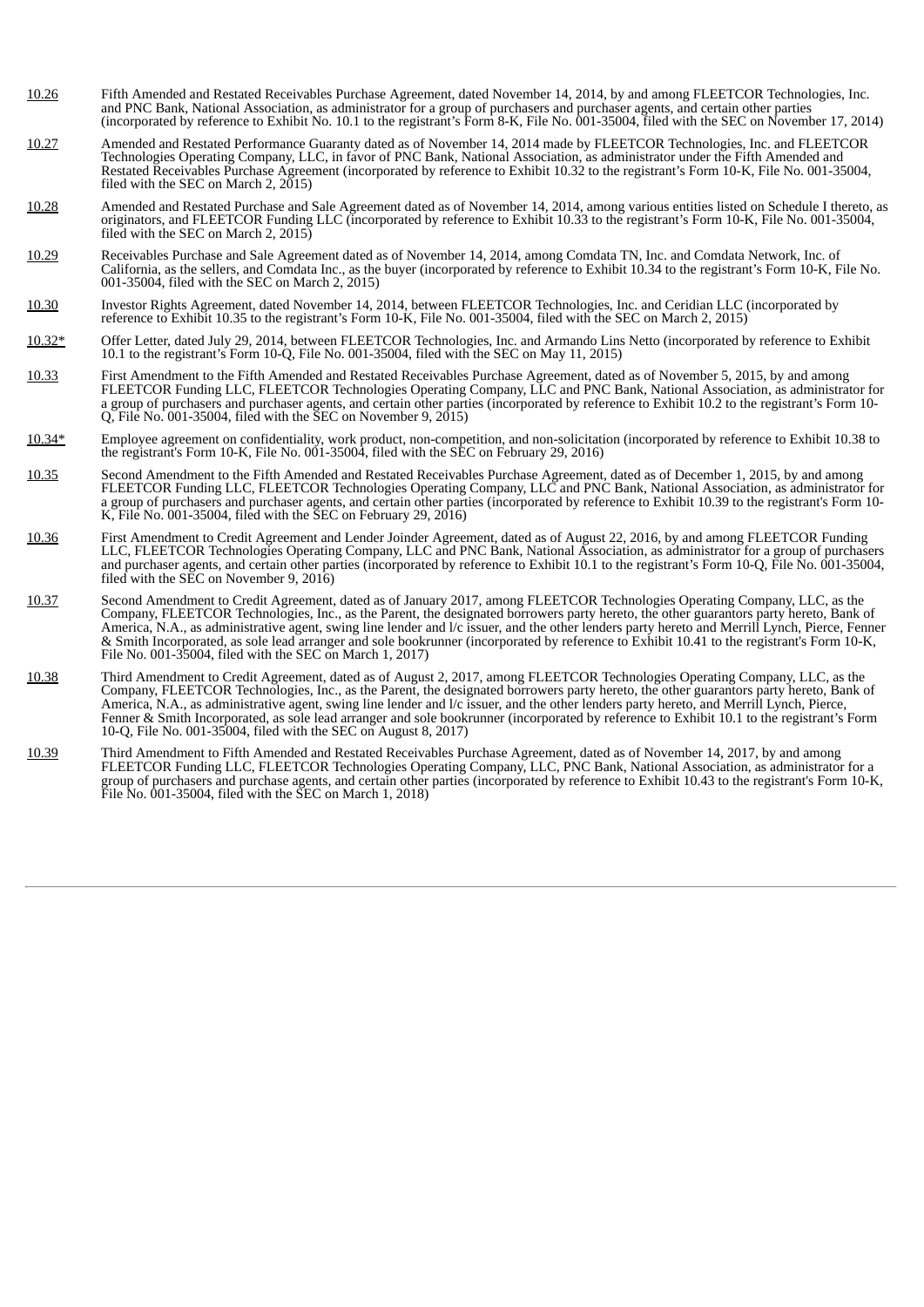- [10.40](http://www.sec.gov/Archives/edgar/data/1175454/000117545418000023/alexeygavrilenyaofferlette.htm)\* Offer letter, dated September 10, 2015, between FLEETCOR Technologies, Inc. and Alexey Gavrilenya (incorporated by reference to Exhibit 10.1 to the registrant's Form 10-Q, File No. 001-35004, filed with the SEC on May 10, 2018)
- [10.41](http://www.sec.gov/Archives/edgar/data/1175454/000117545418000032/fourthamendmenttocreditagre.htm) Fourth Amendment to Credit Agreement, dated August 30, 2018, among FleetCor Technologies Operating Company, LLC, FleetCor Technologies Operating Company, LLC, FleetCor Technologies, Inc., the designated borrowers party thereto, Cambridge Mercantile Corp. (U.S.A.), the other guarantors party thereto, Bank of America, N.A., as administrative agent, swing line lender and l/c issuer, and the other lenders party thereto (incorporated by reference to Exhibit 10.2 to the registrant's Form 10-Q, File No. 001-35004, filed with the SEC on November 8, 2018)
- [10.42](http://www.sec.gov/Archives/edgar/data/1175454/000117545418000032/fleetcorfourthamendmenttofi.htm) Fourth Amendment to Fifth Amended and Restated Receivables Purchase Agreement, dated August 30, 2018, by and among FleetCor Funding LLC, FleetCor Technologies Operating Company, LLC, PNC Bank, National Association as administrator for a group of purchasers and purchaser agents, and certain other parties thereto (incorporated by reference to exhibit 10.3 to the registrant's Form 10-Q, File No. 001-35004, filed with the SEC on November 8, 2018)
- [10.43](http://www.sec.gov/Archives/edgar/data/1175454/000117545419000004/fifthamendment-flt2.htm) Fifth Amendment to Credit Agreement, dated as of December 19, 2018, among FLEETCOR Technologies Operating Company, LLC, as the Company, FLEETCOR Technologies, Inc., as the Parent, the designated borrowers party hereto, Bank of America, N.A., as administrative agent, swing line lender and L/C issuer, and the other lenders party hereto Merrill Lynch, Pierce, Fenner & Smith Incorporated, as sole lead arranger and sole bookrunner (incorporated by reference to exhibit 10.47 to the registrant's Form 10-K, File No. 001-35004, filed with the SEC on March 1, 2019)
- [10.44](http://www.sec.gov/Archives/edgar/data/1175454/000117545419000017/fleetcor_-xfifthxamendment.htm) Fifth Amendment to the Fifth Amended and Restated Receivables Purchase Agreement, dated February 8, 2019 by and among FleetCor Funding LLC, FleetCor Technologies Operating Company, LLC, PNC Bank, National Association as administrator for a group of purchasers and purchaser agents, and certain other parties thereto (incorporated by reference to exhibit 10.3 to the registrant's Form 10-Q, File No. 001-35004, filed with the SEC on May 10, 2019)
- [10.45](http://www.sec.gov/Archives/edgar/data/1175454/000117545419000017/fleetcor-sixthamendmenttof.htm) Sixth Amendment to the Fifth Amended and Restated Receivables Purchase Agreement, dated April 22, 2019 by and among FleetCor Funding LLC, FleetCor Technologies Operating Company, LLC, PNC Bank, National Association as administrator for a group of purchasers and purchaser agents, and certain other parties thereto (incorporated by reference to exhibit 10.4 to the registrant's Form 10-Q, File No. 001-35004, filed with the SEC on May 10, 2019)
- [10.46](http://www.sec.gov/Archives/edgar/data/1175454/000162828019010570/fleetcorbaml-execution.htm) Sixth Amendment to Credit Agreement, dated as of August 2, 2019, among FLEETCOR Technologies Operating Company, LLC, as the Company, FLEETCOR Technologies, Inc., as the Parent, the designated borrowers party hereto, Bank of America, N.A., as administrative agent, swing line lender and L/C issuer, and the other lenders party hereto Merrill Lynch, Pierce, Fenner & Smith Incorporated, as sole lead arranger and sole bookrunner (incorporated by reference to Exhibit 10.5 to the registrant's Form 10-Q, File No. 001-35004, filed with the SEC on August 9, 2019)
- [10.47](http://www.sec.gov/Archives/edgar/data/1175454/000117545420000008/char1-1688978v2xsevent.htm) Seventh Amendment to Credit Agreement, dated as of November 14, 2019, among FLEETCOR Technologies Operating Company, LLC, as the Company, FLEETCOR Technologies, Inc., as the Parent, the designated borrowers party hereto, Bank of America, N.A., as administrative agent, swing line lender and L/C issuer, and the other lenders party hereto Merrill Lynch, Pierce, Fenner & Smith Incorporated, as sole lead arranger and sole bookrunner (incorporated by reference to Exhibit 10.53 to the registrant's Form 10-k, File No. 001-35004, filed with the SEC on March 2, 2020)
- [10.48](http://www.sec.gov/Archives/edgar/data/1175454/000117545420000020/exh101eighthamendment2.htm) Eighth Amendment to Credit Agreement, dated as of April 24, 2020, among FLEETCOR Technologies Operating Company, LLC, as the Company, FLEETCOR Technologies, Inc., as the Parent, the designated borrowers party hereto, Bank of America, N.A., as administrative agent, swing line lender and L/C issuer, and the other borrowers hereto Merrill Lynch, Pierce, Fenner & Smith Incorporated, as sole lead arranger and sole bookrunner (incorporated by reference to Exhibit 10.1 to the registrant's Form 10-Q, File No. 001-35004, filed with the SEC on May 11, 2020)
- [10.49](http://www.sec.gov/Archives/edgar/data/1175454/000117545420000038/charlesfreund2020compm.htm)<sup>\*</sup> Offer letter, dated September 1, 2020, between FLEETCOR Technologies, Inc. and Charles Freund (incorporated by reference to Exhibit 99.1 to the registrant's Current Report on Form 8-K/A, File No. 001-35004, filed with the SEC on September 4, 2020) (incorporated by reference to Exhibit 10.1 to the registrant's Form 10-Q, File No. 001-35004, filed with the SEC on November 9, 2020)
- [10.50](http://www.sec.gov/Archives/edgar/data/1175454/000117545421000022/seventhamendmenttofiftharr.htm) Seventh Amendment to the Fifth Amended and Restated Receivables Purchase Agreement, dated November 13, 2020 by and among FleetCor Funding LLC, FleetCor Technologies Operating Company, LLC, PNC Bank, National Association as administrator for a group of purchasers and purchaser agents, and certain other parties thereto (incorporated by reference to Exhibit 10.53 to the registrant's Form 10-k, File No. 001-35004, filed with the SEC on March  $2$ , 2020)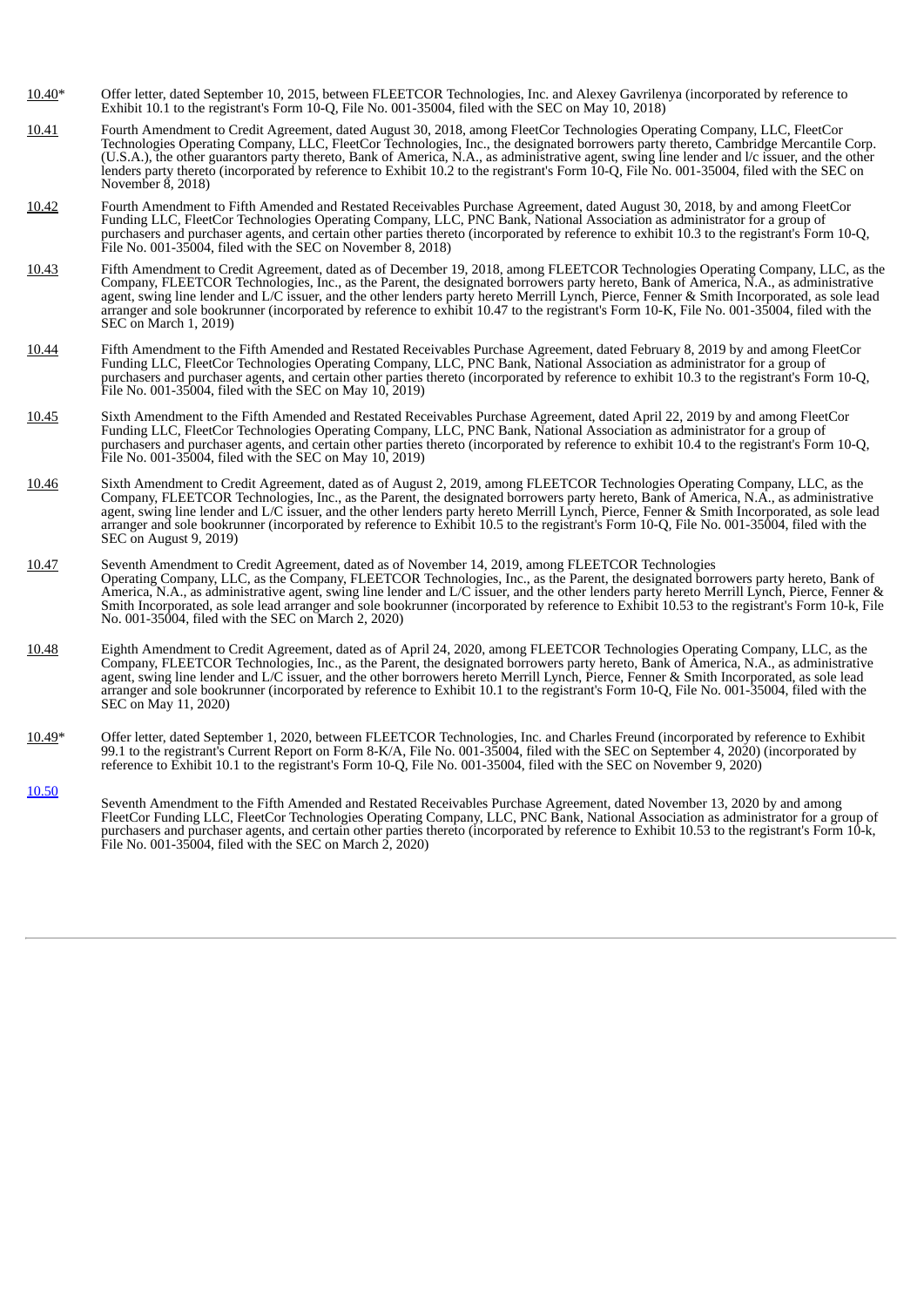- [10.51](http://www.sec.gov/Archives/edgar/data/0001175454/000117545421000028/fleetcor-eighthamendmentto.htm) Eighth Amendment to the Fifth Amended and Restated Receivables Purchase Agreement, dated March 29, 2021 by and among FleetCor Funding LLC, FleetCor Technologies Operating Company, LLC, PNC Bank, National Association as administrator for a group of purchasers and purchaser agents, and certain other parties thereto (incorporated by reference to Exhibit 10.1 to the registrant's Form 10-Q, File No. 001-35004, filed with the SEC on May 10, 2021)
- [10.52](http://www.sec.gov/Archives/edgar/data/0001175454/000117545421000028/fleetcorboa-9thamendmentto.htm) Ninth Amendment to Credit Agreement, dated as of April 30, 2021 among FLEETCOR Technologies Operating Company, LLC, as the Company, FLEETCOR Technologies, Inc., as the Parent, the designated borrowers party hereto, Bank of America, N.A., as administrative agent, swing line lender and L/C issuer, and the other borrowers hereto (incorporated by reference to Exhibit 10.2 to the registrant's Form 10-Q, File No. 001-35004, filed with the SEC on May 10, 2021)
- [10.53](http://www.sec.gov/Archives/edgar/data/0001175454/000117545421000047/exh103.htm) Ninth Amendment to the Fifth Amended and Restated Receivables Purchase Agreement, dated September 15, 2021 by and among FleetCor Funding LLC, FleetCor Technologies Operating Company, LLC, PNC Bank, National Association as administrator for a group of purchasers and purchaser agents, and certain other parties thereto (incorporated by reference to Exhibit 10.3 to the registrant's Form 10-Q, File No. 001-35004, filed with the SEC on November 9, 2021)
- [10.54](http://www.sec.gov/Archives/edgar/data/1175454/000162828022004531/exhibit1054executed10thame.htm) Tenth Amendment to Credit Agreement, dated as of November 16, 2021 among FLEETCOR Technologies Operating Company, LLC, as the Company, FLEETCOR Technologies, Inc., as the Parent, the designated borrowers party hereto, Bank of America, N.A., as administrative agent, swing line lender and L/C issuer, and the other borrowers hereto (incorporated by reference to Exhibit 10.54 to the registrant's Form 10-K, File No. 001-35004, filed with the SEC on March 1, 2022)
- [10.55](http://www.sec.gov/Archives/edgar/data/1175454/000162828022004531/exhibit1055executed11thame.htm) Eleventh Amendment to Credit Agreement, dated as of December 22, 2021 among FLEETCOR Technologies Operating Company, LLC, as the Company, FLEETCOR Technologies, Inc., as the Parent, the designated borrowers party hereto, Bank of America, N.A., as administrative agent, swing line lender and L/C issuer, and the other borrowers hereto (incorporated by reference to Exhibit 10.55 to the registrant's Form 10-K, File No. 001-35004, filed with the SEC on March 1, 2022)
- [21.1](http://www.sec.gov/Archives/edgar/data/1175454/000162828022004531/ex211subsidiarylisting1.htm) List of subsidiaries of FLEETCOR Technologies, Inc. (incorporated by reference to Exhibit 21.1 to the registrant's Form 10-K, File No. 001-35004, filed with the SEC on March 1, 2022)
- [23.1](http://www.sec.gov/Archives/edgar/data/1175454/000162828022004531/ex231eyconsentexhibit2021.htm) Consent of Independent Registered Public Accounting Firm (Previously filed with the registrant's Form 10-K, File No. 001-35004, filed with the SEC on March 1, 2022)
- [31.1](#page-8-0) Certification of Chief Executive Officer Pursuant to Section 302
- [31.2](#page-9-0) Certification of Chief Financial Officer Pursuant to Section 302
- [32.1](http://www.sec.gov/Archives/edgar/data/1175454/000162828022004531/ex321q42021.htm) Certification of Chief Executive Officer Pursuant to Section 906 (incorporated by reference to Exhibit 32.1 to the registrant's Form 10-K, File No. 001-35004, filed with the SEC on March 1, 2022)
- [32.2](http://www.sec.gov/Archives/edgar/data/1175454/000162828022004531/ex322q42021.htm) Certification of Chief Financial Officer Pursuant to Section 906 (incorporated by reference to Exhibit 32.2 to the registrant's Form 10-K, File No. 001-35004, filed with the SEC on March 1, 2022)
- 101 The following financial information for the registrant formatted in XBRL (Extensible Business Reporting Language): (i) the Consolidated Balance Sheets, (ii) the Consolidated Statements of Income, (iii) the Consolidated Statements of Comprehensive Income; (iv) the Consolidated Statements of Stockholders' Equity; (v) the Consolidated Statements of Cash Flows and (vi) the Notes to Consolidated Financial Statements
- 104 Cover Page Interactive Data File (embedded within the Inline XBRL document and contained in Exhibit 101)
- Identifies management contract or compensatory plan or arrangement.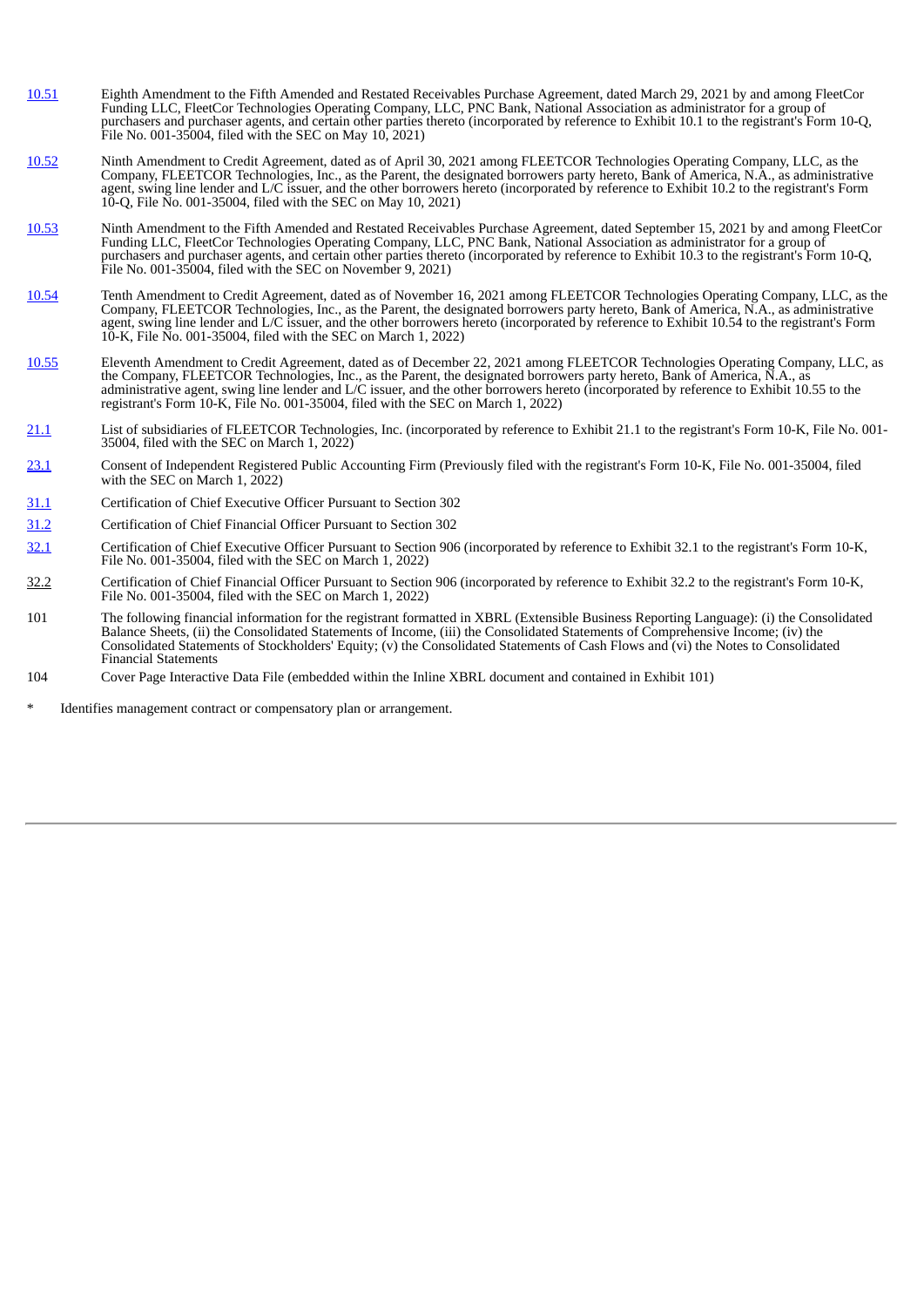Pursuant to the requirements of Section 13 or 15(d) of the Securities Exchange Act of 1934, the registrant has duly caused this report to be signed on its behalf by the undersigned; thereunto duly authorized, in the City of Atlanta, State of Georgia, on May 2, 2022.

FLEETCOR Technologies, Inc.

By: /s/ RONALD F. CLARKE

**Ronald F. Clarke** *President and Chief Executive Officer*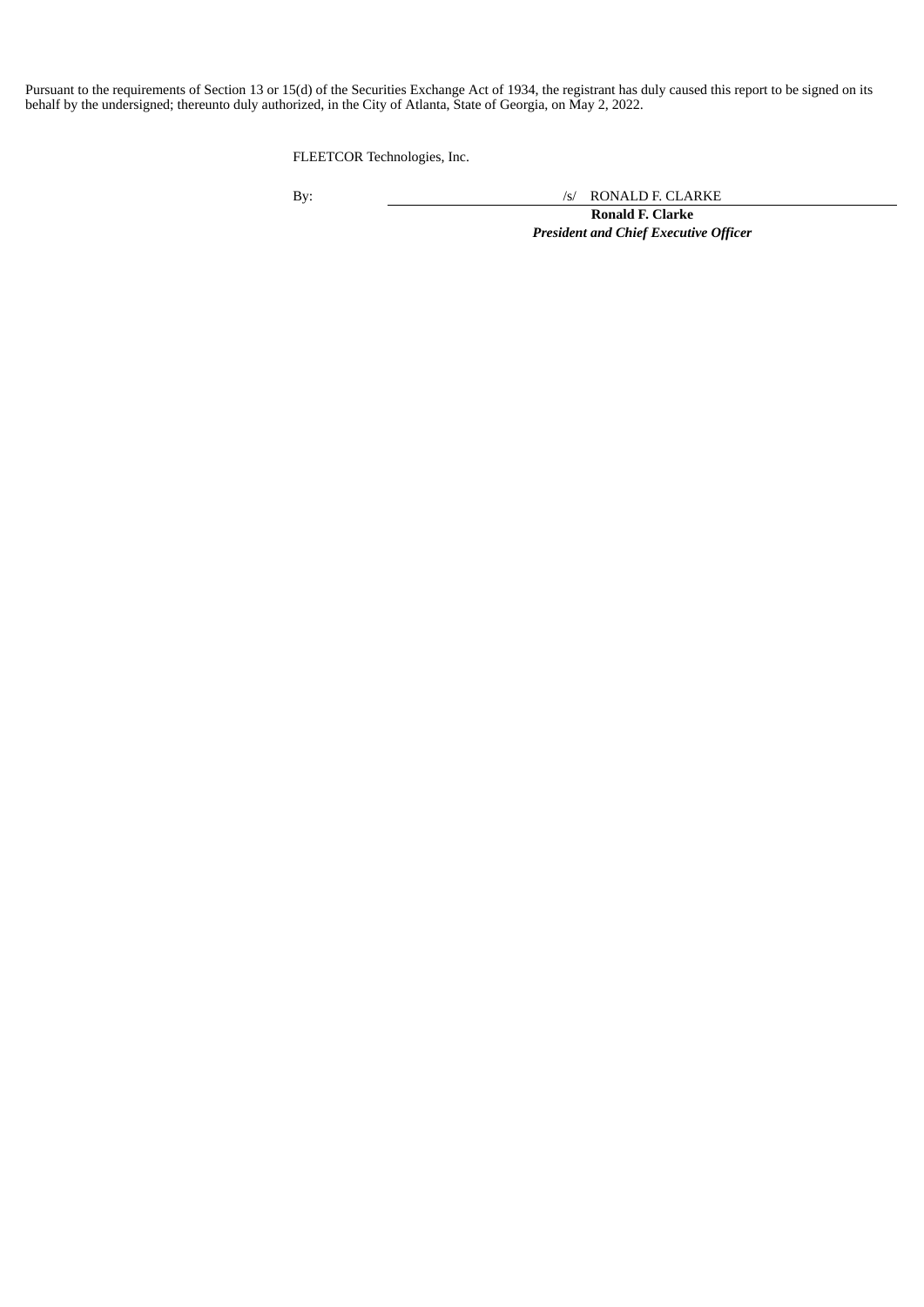#### CERTIFICATIONS

<span id="page-8-0"></span>I, Ronald F. Clarke, certify that:

- 1. I have reviewed this Annual Report on Form 10-K/A of FLEETCOR Technologies, Inc.
- 2. Based on my knowledge, this report does not contain any untrue statement of a material fact or omit to state a material fact necessary to make the statements made, in light of the circumstances under which such statements were made, not misleading with respect to the period covered by this report;
- 3. Based on my knowledge, the financial statements, and other financial information included in this report, fairly present in all material respects the financial condition, results of operations and cash flows of the registrant as of, and for, the periods presented in this report;
- 4. The registrant's other certifying officer and I are responsible for establishing and maintaining disclosure controls and procedures (as defined in Exchange Act Rules 13a-15(e) and 15d-15(e)) and internal control over financial reporting (as defined in Exchange Act Rules 13a-15(f) and 15d- $15(f)$ ) for the registrant and have:
	- (a) Designed such disclosure controls and procedures, or caused such disclosure controls and procedures to be designed under our supervision, to ensure that material information relating to the registrant, including its consolidated subsidiaries, is made known to us by others within those entities, particularly during the period in which this report is being prepared;
	- (b) Designed such internal control over financial reporting, or caused such internal control over financial reporting to be designed under our supervision, to provide reasonable assurance regarding the reliability of financial reporting and the preparation of financial statements for external purposes in accordance with generally accepted accounting principles;
	- (c) Evaluated the effectiveness of the registrant's disclosure controls and procedures and presented in this report our conclusions about the effectiveness of the disclosure controls and procedures, as of the end of the period covered by this report based on such evaluation; and
	- (d) Disclosed in this report any change in the registrant's internal control over financial reporting that occurred during the registrant's most recent fiscal quarter (the registrant's fourth fiscal quarter in the case of an annual report) that has materially affected, or is reasonably likely to materially affect, the registrant's internal control over financial reporting; and
- 5. The registrant's other certifying officer and I have disclosed, based on our most recent evaluation of internal control over financial reporting, to the registrant's auditors and the audit committee of the registrant's board of directors (or persons performing the equivalent functions):
	- (a) All significant deficiencies and material weaknesses in the design or operation of internal control over financial reporting which are reasonably likely to adversely affect the registrant's ability to record, process, summarize and report financial information; and
	- (b) Any fraud, whether or not material, that involves management or other employees who have a significant role in the registrant's internal control over financial reporting.

Date: May 2, 2022 By: /s/ Ronald F. Clarke

Ronald F. Clarke Chief Executive Officer